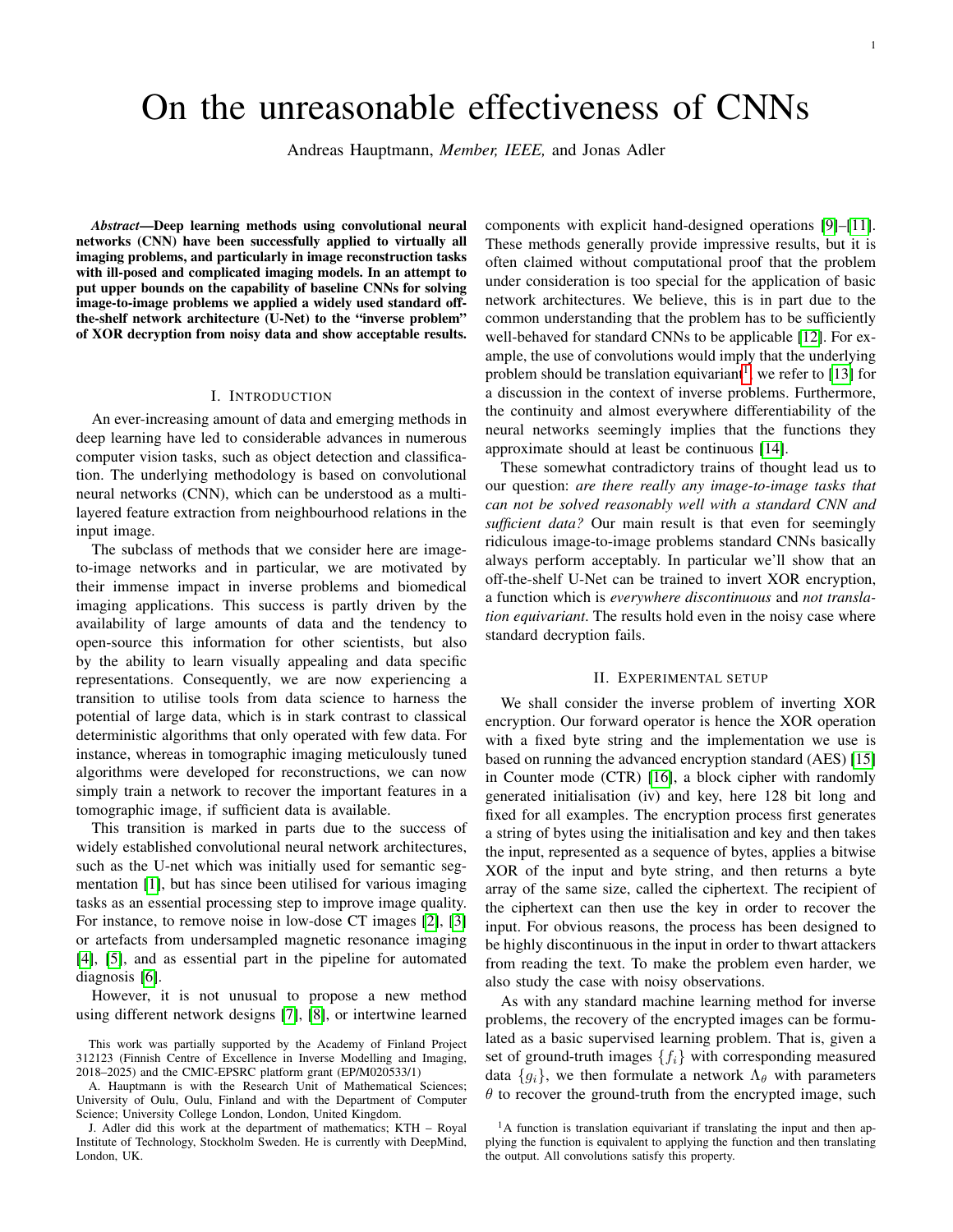

<span id="page-1-0"></span>Fig. 1. Experimental setup for XOR encryption of natural images and decryption using a standard off-the-shelf deep convolutional neural network. The network is trained using known cipherimages (top-left images, 3 out of 12 channels shown here) ⇔ plaintext (bottom left) pairs. Reconstructed test images after successful training (bottom right) exhibit a loss of resolution and detail, but retain identifying characteristics.

that  $\Lambda_{\theta}(g_i) \approx f_i$ . This corresponds to the standard procedure in image processing, where  $g_i$  represents a corrupted image, e.g. obtained from undersampled data and/or under high noise or even, as in our case, from bit-wise encoding. The training is then given as optimisation problem to find an optimal set of parameters  $\theta^*$  by minimising a loss functions such as

<span id="page-1-1"></span>
$$
\theta^* = \arg\min_{\theta} \frac{1}{N} \sum_{i=1}^N \|\Lambda_{\theta}(g_i) - f_i\|_2^2.
$$
 (1)

For training, we use the standardised STL-10 dataset [\[17\]](#page-3-6), a set of 100,000 natural 96x96 pixel colour images (bottomleft of Fig. [1\)](#page-1-0). The images we seek to encode are RGB images, which we normalised to the range  $[0, 1]$  and then stored as single precision floating point numbers, three per pixel (one per colour channel). We encrypt the raw byterepresentation of the image using AES in CTR mode with the fixed 128 bit key and fixed iv. As we aim to establish an image-to-image problem, we need to reinterpret the ciphertext as an image and make it admissible as input to the U-Net. To achieve this, we first converted the encryption output to uint8, then normalised similarly to the ground-truth images and reformatted to a  $96 \times 96$  image with resulting 12 channels in single precision floats, which we call the call cipherimages, see top-left of Fig. [1](#page-1-0) for examples. In the noisy setting we add 1% pixel- and channel-wise Gaussian noise.

We split the data into 90,000 training images and 10,000 images for testing. The corresponding encrypted images were then computed for both sets with the same settings and noise added. A standard U-net architecture as originally proposed [\[1\]](#page-2-0), with a minor modification for consistency in image size and linearly rescaling the inputs to [0, 1), was used. The training was done by minimising Eq. [\(1\)](#page-1-1) and performed with standard choices on the hyperparameters, using the Adam optimiser, batch size of 32, learning rate  $2 \cdot 10^{-3}$  and 35 epochs.

The XOR forward operator has a closed form inverse and this inverse serves as our decryption baseline. In the noisy case we first round to the closest byte. We also consider another trivial baseline to see if we have actually learned decryption and not just some statistics about the dataset. Here, we note that the minimise of Eq. [\(1\)](#page-1-1) if  $g_i$  is uninformative of  $f_i$  is the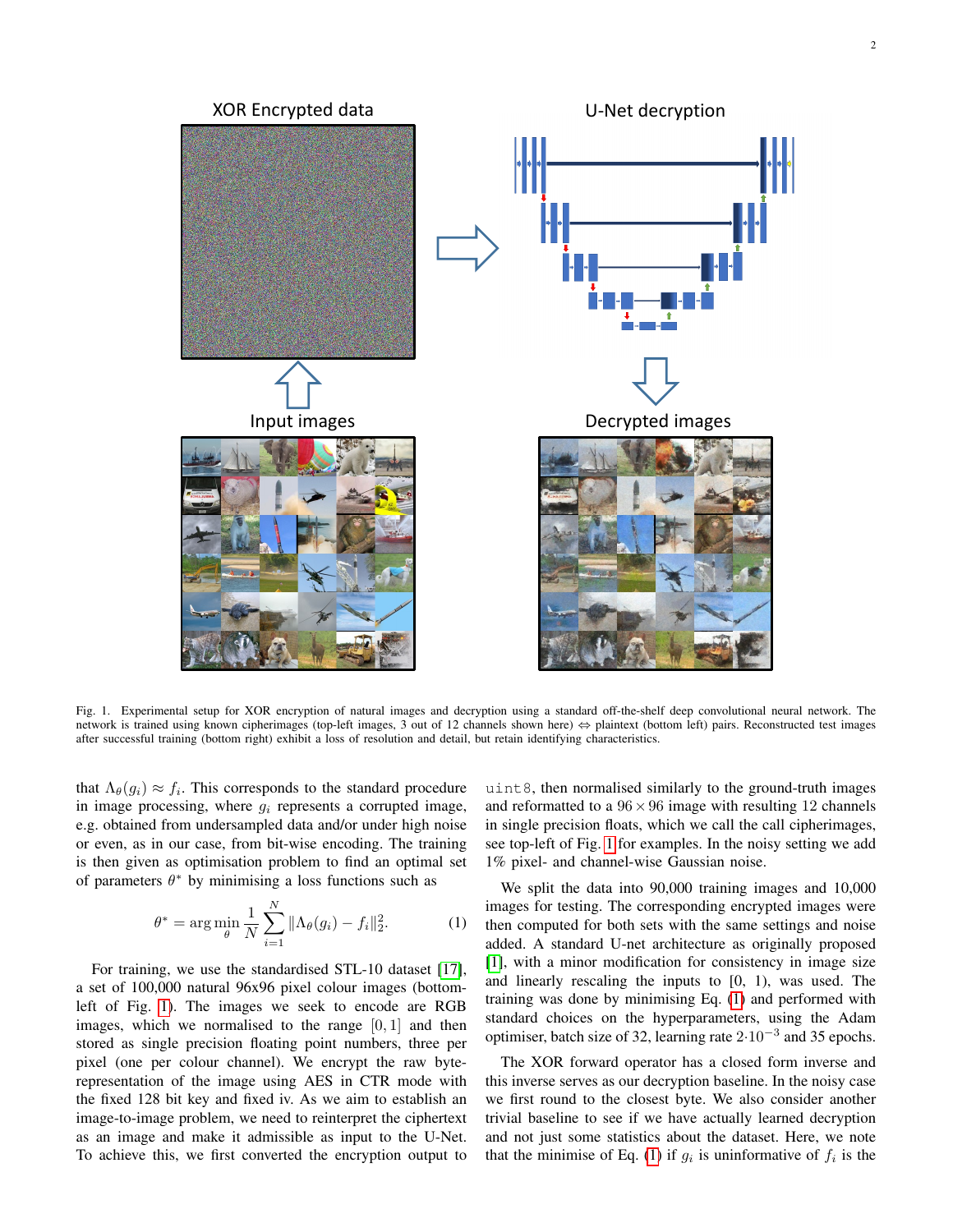

<span id="page-2-10"></span>Fig. 2. Reconstruction from corrupted data. We added 1% noise to the cipherimages (Middle, shown 3 out of 12 channels). Resulting reconstructions on the right are with the XOR decryption with known key (top) and learned reconstruction (bottom).

mean of the training set,  $\bar{f} = \frac{1}{N} \sum_{i=1}^{N} f_i$  and use this as the reconstruction for any input.

## III. DISCUSSION OF RESULTS

<span id="page-2-9"></span>TABLE I QUANTITATIVE VALUES FOR THE RECOVERED TEST IMAGES. MEAN VALUES FOR 10,000 TEST SAMPLES.

|                          | No noise    |             | 1\% Noise   |             |
|--------------------------|-------------|-------------|-------------|-------------|
|                          | <b>PSNR</b> | <b>SSIM</b> | <b>PSNR</b> | <b>SSIM</b> |
| <b>U-NET</b>             | 18.0        | 0.62        | 17.6        | 0.57        |
| <b>DECRYPTION</b>        | $+\infty$   | 1.00        | $-\infty$   | 0.00        |
| <b>MEAN OF TRAIN SET</b> | 11.8        | 0.16        | 11.8        | 0.16        |

To our surprise, the network can successfully establish a relation between the cipherimages and the original input images. A set of such reconstructed images by the network from the test set is shown in Fig. [1.](#page-1-0) As one can see, the reconstructed images suffer from a loss of resolution and some colours are not correctly recovered. Nevertheless, we can say that the reconstruction quality is well beyond our expectation.

This qualitative observation is also supported in terms of quantitative values, as the mean PSNR of all 10,000 reconstructed test images after training was 18dB and a SSIM of 0.62, as shown in Table [I.](#page-2-9) In this noise free setting the baseline decryption method performs perfectly and obtains an infinite PSNR, as expected. In the noisy setting with the learned decryption we observe a minor deterioration in mean PSNR of 0.4dB and 0.05 in SSIM, whereas decryption from the corrupted data is impossible, giving a PSNR of negative infinity. We illustrate this in Fig. [2.](#page-2-10) Additionally, the simple mean baseline gives notably worse results, indicating that a nontrivial relation has indeed been successfully established.

As for limitations of this study, we note that while our encryption operation is different for each pixel (due to the XOR key being different) and hence not translation equivariant, there is no connection between pixels. We also tried running AES in Cipher Block Chaining (CBC) mode, which introduces a strong dependency, but were unable to learn anything useful in this setting. This was also the case for lower-dimensional training data such as the MNIST dataset.

## IV. CONCLUSIONS

Our results indicate, that against ones intuition, an offthe-shelf CNN can successfully learn a relation even in this extremely challenging setting. We believe there are at least two important takeaways from this observation that should be kept in mind when solving image-to-image problems:

- With enough data, basic CNNs such as a U-Net, always work on image-to-image problems.
- Training a simple CNN should always be used as a strong baseline for *any* newly proposed method, regardless of how unreasonable it seems.

#### ACKNOWLEDGEMENT

The authors would like to thank Ozan Öktem for suggesting that decryption ought to be an impossible inverse problem for supervised deep learning. We also thank Sebastian Lunz and Olaf Ronneberger for helpful discussions and comments.

#### **REFERENCES**

- <span id="page-2-0"></span>[1] Olaf Ronneberger, Philipp Fischer, and Thomas Brox. U-net: Convolutional networks for biomedical image segmentation. In *International Conference on Medical image computing and computer-assisted intervention*, pages 234–241. Springer, 2015.
- <span id="page-2-1"></span>[2] Eunhee Kang, Junhong Min, and Jong Chul Ye. A deep convolutional neural network using directional wavelets for low-dose x-ray ct reconstruction. *Medical physics*, 44(10), 2017.
- <span id="page-2-2"></span>[3] Kyong Hwan Jin, Michael T McCann, Emmanuel Froustey, and Michael Unser. Deep convolutional neural network for inverse problems in imaging. *IEEE Transactions on Image Processing*, 26(9):4509–4522, 2017.
- <span id="page-2-3"></span>[4] Dongwook Lee, Jaejun Yoo, and Jong Chul Ye. Deep residual learning for compressed sensing mri. In *2017 IEEE 14th International Symposium on Biomedical Imaging (ISBI 2017)*, pages 15–18. IEEE, 2017.
- <span id="page-2-4"></span>[5] Andreas Hauptmann, Simon Arridge, Felix Lucka, Vivek Muthurangu, and Jennifer A Steeden. Real-time cardiovascular mr with spatiotemporal artifact suppression using deep learning–proof of concept in congenital heart disease. *Magnetic resonance in medicine*, 81(2):1143– 1156, 2019.
- <span id="page-2-5"></span>[6] Jeffrey De Fauw, Joseph R Ledsam, Bernardino Romera-Paredes, Stanislav Nikolov, Nenad Tomasev, Sam Blackwell, Harry Askham, Xavier Glorot, Brendan O'Donoghue, Daniel Visentin, et al. Clinically applicable deep learning for diagnosis and referral in retinal disease. *Nature medicine*, 24(9):1342, 2018.
- <span id="page-2-6"></span>[7] Bo Zhu, Jeremiah Z Liu, Stephen F Cauley, Bruce R Rosen, and Matthew S Rosen. Image reconstruction by domain-transform manifold learning. *Nature*, 555(7697):487–492, 2018.
- <span id="page-2-7"></span>[8] Guang Yang, Simiao Yu, Hao Dong, Greg Slabaugh, Pier Luigi Dragotti, Xujiong Ye, Fangde Liu, Simon Arridge, Jennifer Keegan, Yike Guo, et al. DAGAN: Deep de-aliasing generative adversarial networks for fast compressed sensing MRI reconstruction. *IEEE transactions on medical imaging*, 37(6):1310–1321, 2017.
- <span id="page-2-8"></span>[9] Kerstin Hammernik, Teresa Klatzer, Erich Kobler, Michael P Recht, Daniel K Sodickson, Thomas Pock, and Florian Knoll. Learning a variational network for reconstruction of accelerated mri data. *Magnetic resonance in medicine*, 79(6):3055–3071, 2018.
- [10] Chen Qin, Jo Schlemper, Jose Caballero, Anthony N Price, Joseph V Hajnal, and Daniel Rueckert. Convolutional recurrent neural networks for dynamic mr image reconstruction. *IEEE transactions on medical imaging*, 38(1):280–290, 2018.